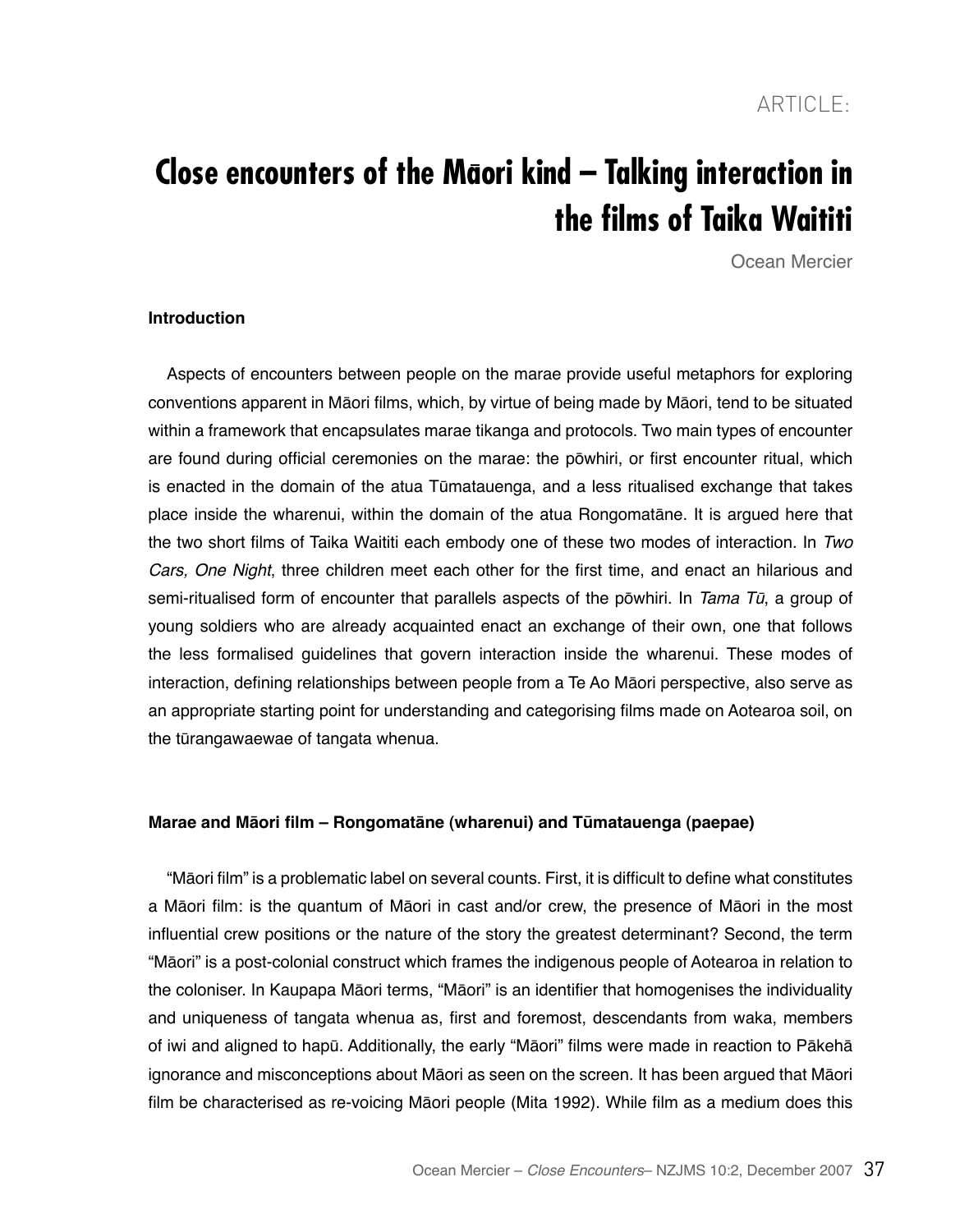for whoever controls the boom mic, so to speak, there is a danger of too narrowly defining "Māori film" as a reactionary medium, removing the mana marae of those voices.

Nonetheless, the existence of a genre known as Māori film, as opposed to Ngāti Porou, or Whānau-ā-Apanui film say, speaks to the collectivised nature of Māori film-making, that many times roots itself in the relationship between Pākehā and Māori. Merata Mita points out a fundamental difference in theme between Māori and Pākehā film, affirming that "...Māori films are driven by identity, resolution and survival" (Mita 1992:17). This dichotomisation between "Māori" and "New Zealand" films tends to force our cinematic work into one kete or the other. In seeking to resituate films within a Rongo(matāne) or Tū(matauenga) framework, I hope to present a less divisive categorisation.

And yet the term "Māori film" and the label "Māori filmmaker" survive. Taika Waititi recently confessed discomfort with the latter: "Let's just say I'm a filmmaker who is Maori and some of my films are going to have a lot of Maori content and some aren't. Why can't I just be a guy who writes stories and puts them in a film? Why can't I be a tall filmmaker? Or a black-haired filmmaker?" (White 2005:76). Asked recently what constitutes a Māori film, Barry Barclay replied in a similarly disenchanted note "Māori have always just said we make it as Māori and if you are in the Māori world act within the Māori world." (Reid 2001:B6) We can say that a principal feature of "Māori film" concerns the central characters and goals. In contrast to the classical Hollywood narrative, and more in line with Asian cinema, Māori films (eg Ngāti, *Mauri*) have tended to eschew the individual's journey, and preferred to follow a communal narrative to a form of resolution that is satisfying on the hapū or whānau level. This typifies the tikanga during a hui at a marae, in which all are encouraged to contribute to the broader development of the hui's narrative.

Barclay, reflecting on his direction of documentaries for the Tangata Whenua series and The Neglected Miracle, refers to this as "a marae approach" (Barclay 1992:119). He sought to have all opinions heard, and for all voices to speak for themselves. This is a principle that presides over hui in the wharenui on the marae, said to be under the domain of Rongomatāne.

On a marae, there is opportunity for all to speak, be it on the paepae, through song in the dining room, or late at night in the whare nui. Mana is recognised, of course, but over the days of a hui, the little person, the 'nobody', is given room too. Those who are over-bold are pulled down a touch, and those who are timid are supported. It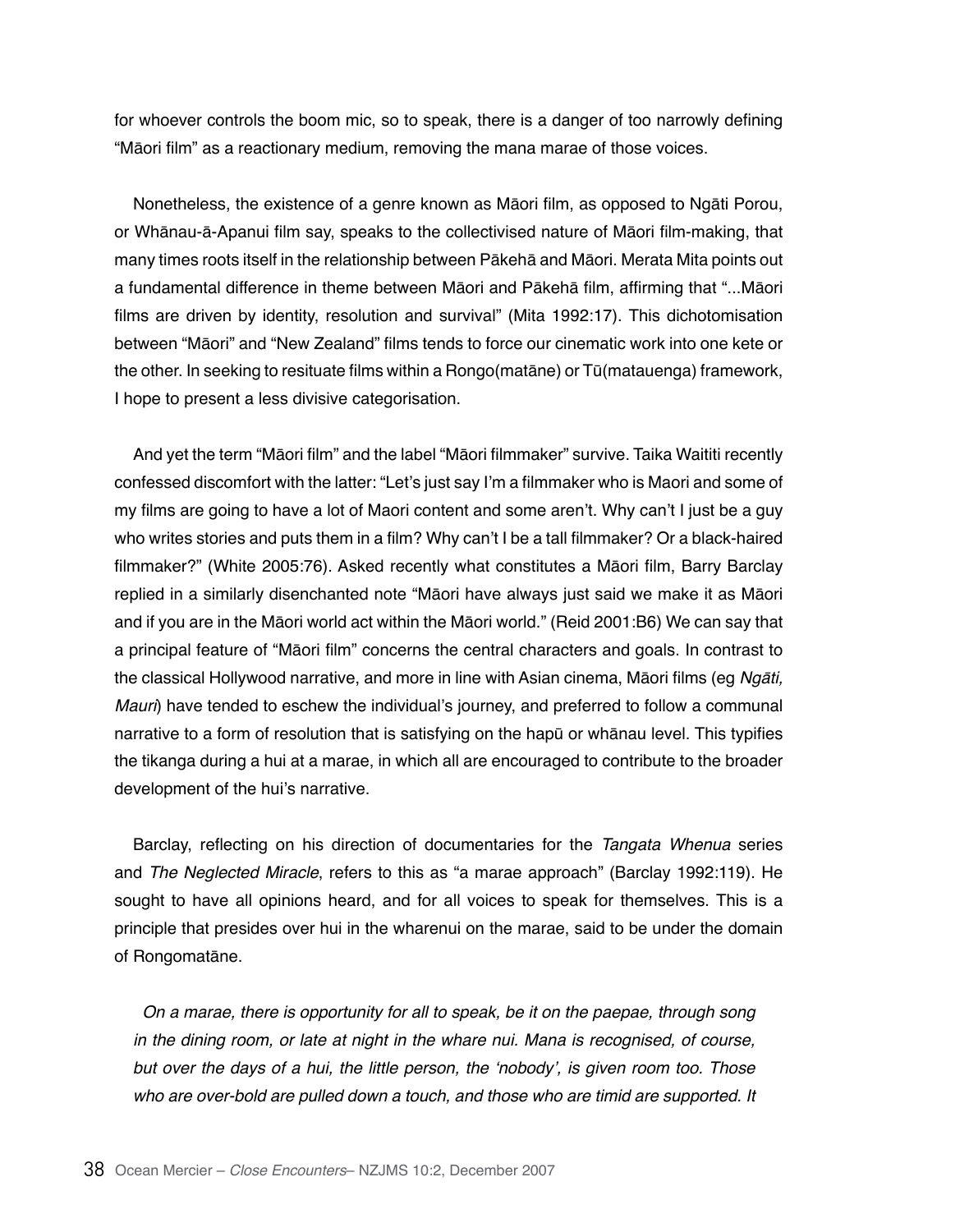matters little whether you happen to be a city lawyer or a breaker of horses. All have a voice. (Barclay 1992:119)

Those who have opted to participate are expected to contribute, no matter how young. This idea, being deeply rooted within Māori philosophy in general, not just on the marae, naturally spills into the medium of Māori film, and can be seen in the films of Barclay, Taika Waititi, Merata Mita and Lee Tamahori, four of the most prominent Māori film directors. By contrast with the orderly karanga and whaikōrero during the pōwhiri, the dialogue within the wharenui is more exploratory, experimental even. It seeks to advance the collective knowledge and wellbeing of the community involved, by valuing the opinion of each individual in the community.

Within Kaupapa Māori Research the marae has been mined for Māori models of health, politics and education, to name a few disciplines. One example particularly relevant to this discussion is the 2-house (Ngā Whare e Rua) model of post-colonial partnership between Māori and Pākehā (Jackson and Poananga 2001). This describes the brokering of relationships between the Māori house (wharenui) and the Crown house (government). Also pertinent here is Mason Durie's theorising of a Māori psychology informed by marae practice (Durie 1998). The approach in this paper is to argue for a broader interpretation of the category generally known as "Māori film" under the mantle of two new interpretive frameworks that have wider application: the Rongomatāne (or wharenui) category and the Tūmatauenga (or paepae) category. The Rongo framework, reminding us of the domain within the wharenui or meeting house on the marae, speaks to films that describe insider stories; and included within this grouping are the films made by Māori, about Māori, for Māori. The Tū (paepae) framework makes reference to the situation of Tūmatauenga on the marae-ātea, who is awakened when a pōwhiri, or ritual encounter is about to take place on the marae. This grouping describes encounter situations in which a negotiation of a new relationship is a central theme in the film, for instance those between Māori and Pākehā, or different iwi, or any other groups. By following this convention, the nature of interaction is emphasised rather than the ethnic or racial nature of character, cast or crew.

The inferred egality of encounters on the marae in the domain of Rongomatāne then is similar to the typical presentation of characters in the canon of Māori film. While some have little to say, there is a sense in which Māori characters are not put on the screen for tokenistic purposes. This is often seen in Hollywood style films, to the extreme that some characters are on screen merely to be killed off. In Māori film of the here-defined Rongo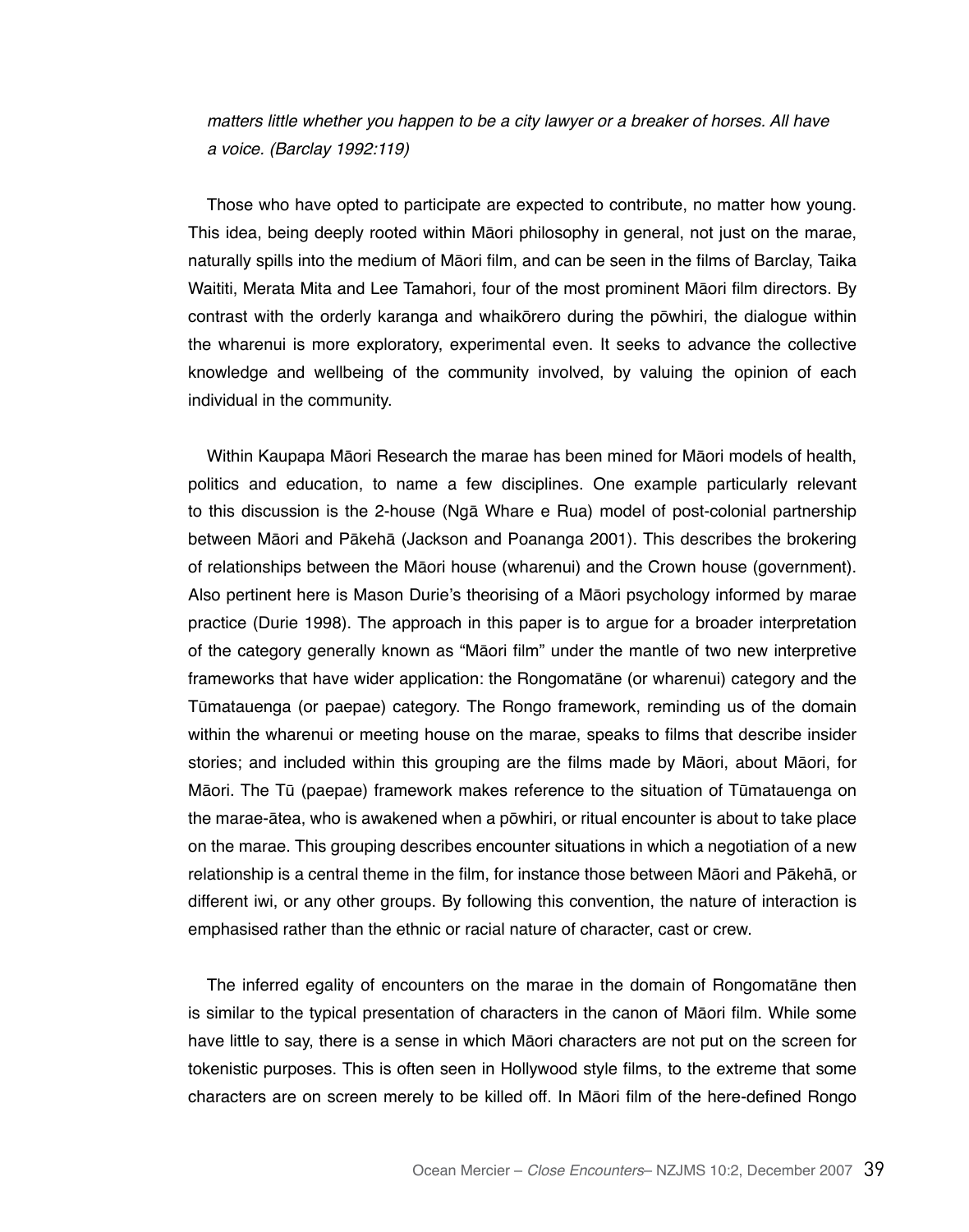category, each has a character and significance to the wider narrative, examples in point being Ngāti, Mauri and Tūrangawaewae. Equal time and prominence is similarly given to all characters in both of Waititi's short films, which are considered in depth here.

The two short films of Taika Waititi, Two Cars, One Night and Tama Tū, illustrate the features of each category. Tama Tū observes the non-verbal exchanges between members of 28 Battalion, holed up in a ruined building in Italy, WWII. In detailing established relationships between the soldiers, this film represents characteristics of the Rongo category. In Two Cars, One Night, a primary encounter situation is negotiated between prepubescent youngsters. The progression of their relationship throughout the film is reminiscent of encounter conventions seen on the marae-ātea during a pōwhiri, enabling this film to be analysed within a Tū framework. Although Waititi's characters all happen to be Māori, being Māori is not the criteria for distinguishing Tū and Rongo films. Waititi's films are set on canvasses primered with the coloniser's landscape, historical backdrops that Māori are all too familiar with, and yet the voice given to his characters is distinctly Māori. This paper discusses aspects of each of the two short films, then concludes by discussing other Māori and Aotearoa New Zealand films within the context of these new categorisations.

# **A Primary Encounter negotiated - Tūmatauenga (paepae) –** *Two Cars, One Night*

Individuals or groups mark the occasion of a first meeting and set each other at ease by performing some mutually acceptable ritual. The exact rituals differ depending on the cultural background, age, gender and number of the people involved, with personality playing a role in the choice and interpretation of the appropriate rituals. In Western cultures, for example, a first meeting may be marked with a hand shake. Amongst Māori, the hongi and the kihi are accepted and popular, the former generally favoured between kaumatua and men, the latter more likely to be used between younger people and women. For bringing together large groups of people, the pōwhiri carried out on the marae is an elaborate ritual form of encounter designed to remove barriers and build relationships between people on a large scale. When an ope arrives on a marae, generally by invitation, they are identified as the manuhiri. As guests they are obliged to follow the meeting rituals of the haukainga (lit. home breaths), who are kaitiaki of the marae. During the powhiri, the marae-ātea, or space in front of the wharenui, becomes tapu, or in a state of potential danger. Tūmatauenga, the god of war and humankind, is said to be awakened at this time, heightening the importance of the meeting groups carrying out the proper rituals correctly from their respective space or paepae (seating area on either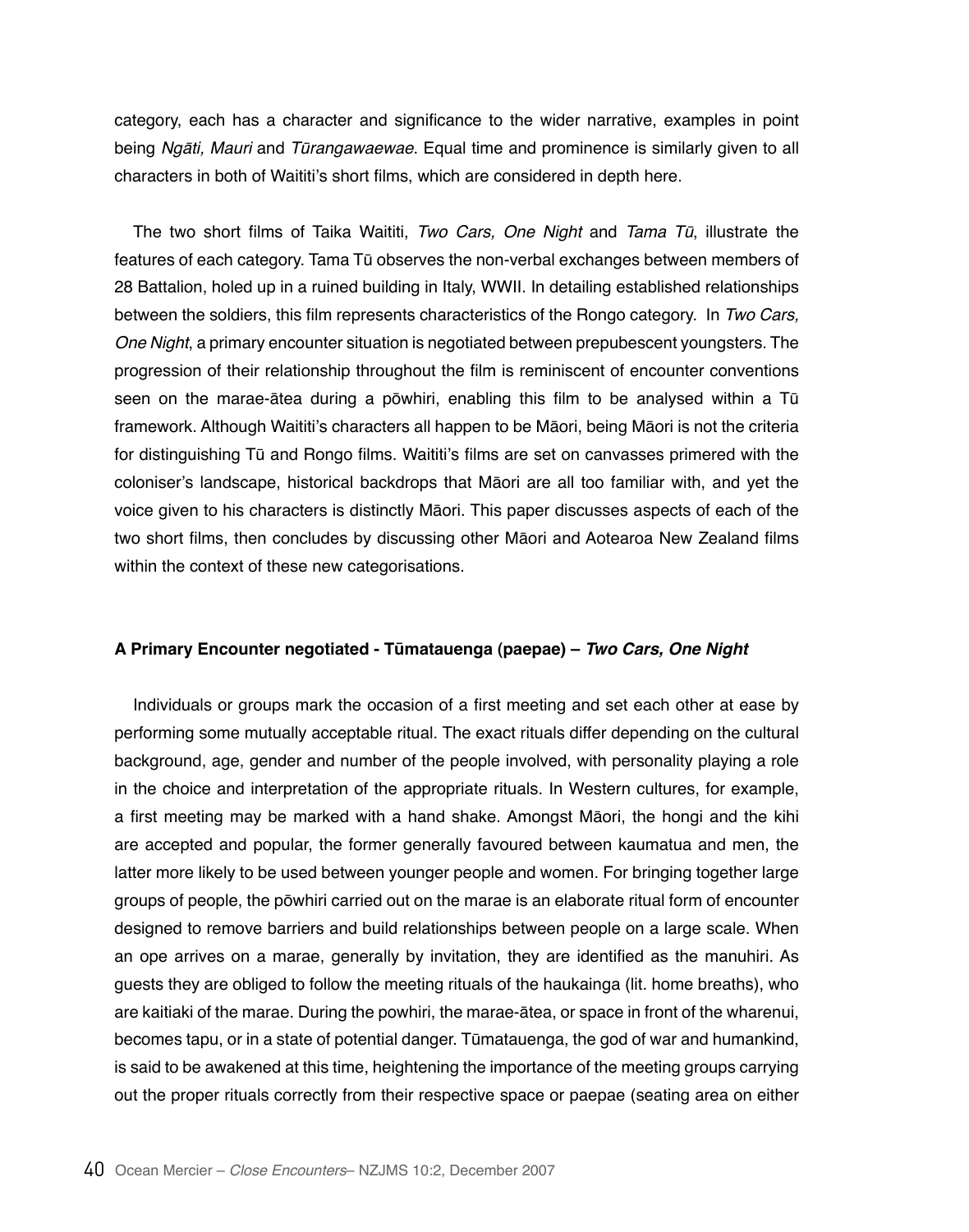side of the marae-ātea). This state is maintained until the others' intentions are established and accepted, and the parties move to cement their new relationship as whanaunga.

The short film Two Cars, One Night examines a first meeting, a Tūmatauenga situation, between three children of Te Whānau-ā-Apanui on the East Cape. While their encounter does not take place on a marae, parallels can be drawn between the rituals of encounter encompassed in the pōwhiri, and those demonstrated between the characters of this film. There is a universality about the encounter rituals displayed amongst Māori, whether they be between groups or individuals, on the marae or at the pub. This is not surprising, as in any first encounter, there is whakapapa to be established, and physical, spiritual and emotional barriers to be overcome before deeper relationships may form. The five aspects of the marae encounter that will be considered here are space, time, karanga, whaikōrero and koha.

A scene near the film's beginning shows a car pulling in to the Te Kaha pub carpark, and parking a distinct and deliberate distance from one other car there. This physical distance, emphasised in the wide shot and the choice of black and white cinematography, represents the physical distance between strangers and can be seen as having the same purpose as the space on the marae-ātea between manuhiri and haukainga. Mason Durie (1999) recognises the importance of maintaining an appropriate physical distance between strangers and calls this the domain of space. Durie discusses the importance of conceptualising a Māori whakaaro centred around marae rituals, terming the theory, which touches on nine aspects related to marae protocols, a "marae psychology". Aspects of his theory can be usefully applied as an interpretive framework within which to re-examine relationships within Māori films. The two boys waiting in the first car, Romeo and Ed (brothers of 9 and about 7 years respectively), are on uncomfortable ground, their parents having left them to wait while they drink at the pub. However, Romeo and Ed being in the territory of the car-park before Polly (12 years), naturally claim this space as their own, their temporary stomping ground. This is also evidenced in Romeo's use of the space, particularly later in the film when he crosses it to talk to Polly, his comfort with it at least signifying a belief in his "ownership" of it. This invites us to consider Polly as playing the role of the manuhiri and Romeo and Ed the role of haukainga. It is worth noting also, that it was the parents parking the cars who defined the space, this marae-ātea, by parking their cars in their particular juxtaposition. Through inexperience and youth, the three children are unable to move beyond the spatial confines of the two cars. This serves to suggest the influence of ngā tūpuna on our practices related to the marae. These tikanga are predefined, and the rituals are similar, but our interpretation of them as individuals, and groups of individuals, is in a sense free.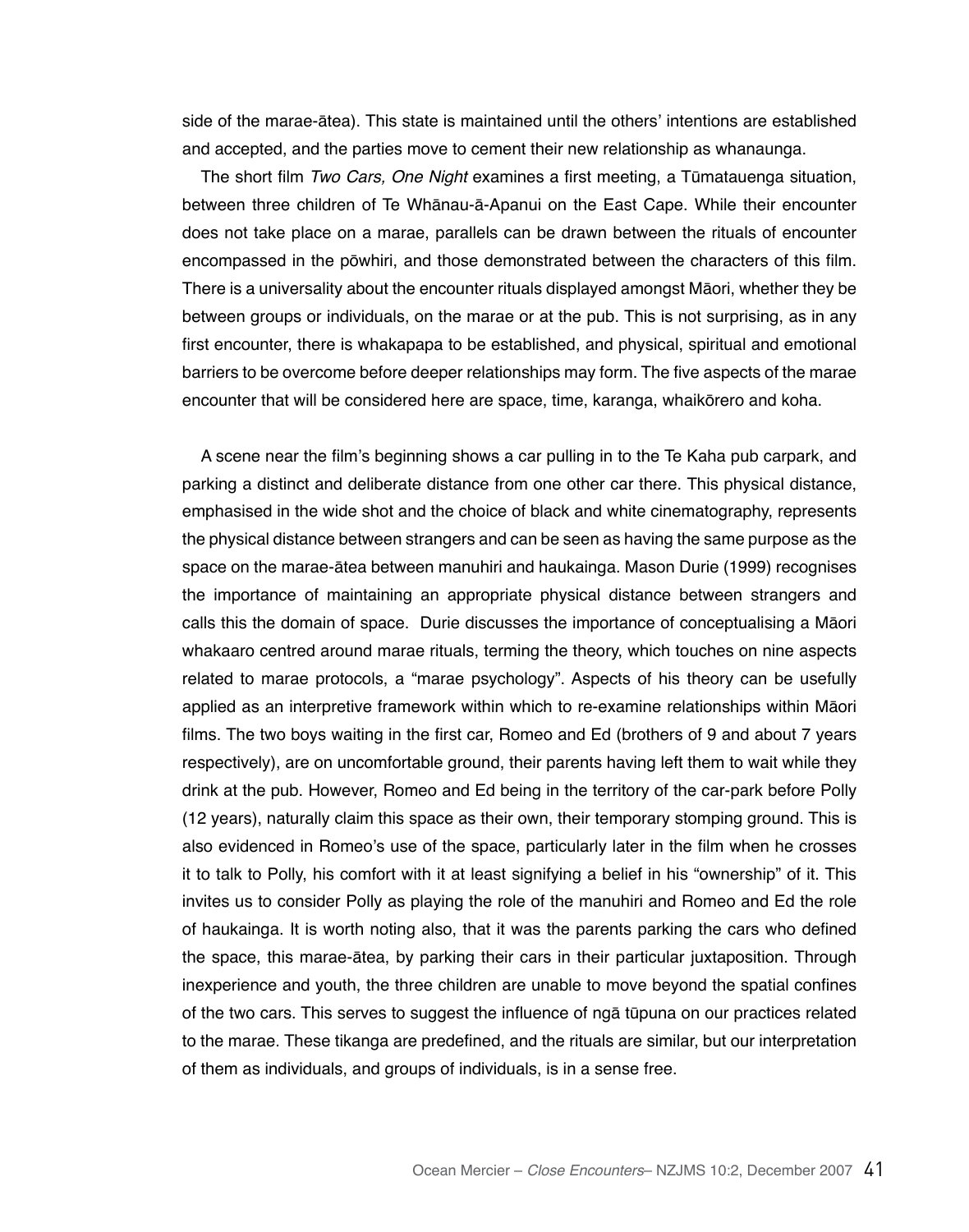Durie invites us to consider that Māori time, or the marae domain of time, rather than a frank disregard for time, adheres to a more fundamental time sequence (1999). Time is different in Māori thinking, reflecting the need for a closer analysis of the use and meaning of time in Māori film. Time is manipulated in two main ways during Two Cars, One Night. Black and white cinematography superficially conveys a bygone era, as does the appearance of 1950s and 1960s model vehicles. However, the reference to Johnny Depp, smoking outside the pub and the verbal jibes, "Egg" and "Having a good jack?" for instance, centres it in present days. Removing colour entices us to reflect on the basics of light and shade - in a black and white world, the world of the central child characters, life is simpler, less complicated by the issues of adult life. However, the director challenges this notion almost as immediately as he suggests it. Life as a child is often about reaching for the complexities of adulthood, he reveals: "I thought of ... how children perceive the world and how they take on some adult themes sometimes and the way they translate that in their conversations with each other" (Cardy 2004). The complexity of children playing predefined adult roles is poignantly backlit by a situation in which they have been left in positions of responsibility, sometimes self-appointed ("I'm gonna drive us home...cos our olds will be wasted."), while their parents indulge in so-called adult activities. In Polly and Romeo's interactions, they have not yet built up the boundaries adults must overcome in encountering each other.

Shots in the film that deal with events external to the centre stage, the two cars, are fast paced. For instance, the over-cranked opening scene of speeding cloud and incoming traffic, and the flaming cigarette ends of smokers, contrast with a carefully measured pacing of events and dialogue on the main stage. Although this mainly serves to accentuate the length of time that the children have been left outside while the parents drink in the hotel pub, it also reminds us that on the marae, time is seen as an elastic, rather than linear, concept (Durie 1999). The slow pace of the film at the end, showing Romeo and Polly's final gaze at each other, serves to further highlight the denouement moment of the film.

Initial interest in the boys and the expectation to engage is first shown by Polly, whose furtive glances over at the occupants of the boys' car invite interaction. This reminds us that on the marae, the first call to engage, whether through the welcome of the haukainga or reply of the manuhiri, is always made between women representatives, the kaikaranga. In this case, Polly is the more mature of the trio, and interactions may have begun more civilly if played according to her rules. However, the rules of engagement are about to be set by Romeo.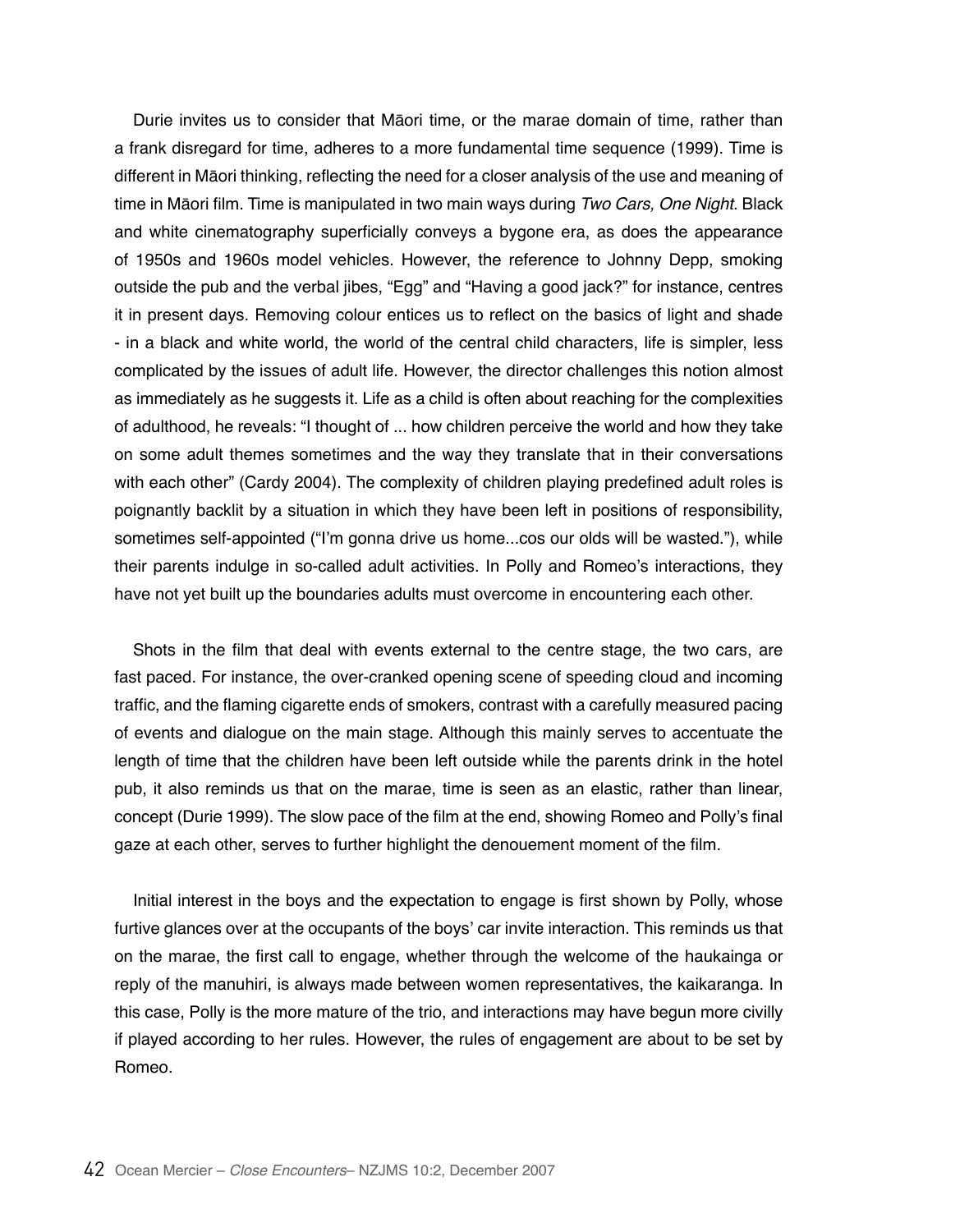When Ed first remarks "that girl's looking at us", Romeo challenges her gaze, by pulling a face. He follows his taunts "Hey, ugly, uuugly", with the upraised finger once he has regained her attention. Polly replies in kind with a counter-challenge of her own, a mixture of verbal "hey dick, I mean hey boy" and gestural (two middle fingers upraised) communication. While no common interest is yet apparent, these exchanges are necessary enactments of authority. Significantly, their exchange occurs from the safe space of their cars, and with a safe distance between them. Jibes and digs thrown back and forth remind us of the whaikōrero, performed between speakers on opposite sides of the marae-ātea. The nature of orations performed across the space at a powhiri can be contentious indeed, and are undertaken under the restrictions of tapu and in the domain of Tūmatauenga. These speeches probe towards common understanding, however, so it is less the nature of individual comments than engagement in the exchange that matters for forging a relationship. When Romeo closes the space-gap, his conversation likewise seeks to bridge the ground between them. While posturing is still a feature of his side of the exchange in particular ("bet you don't know any boy gays like me"), he acknowledges her (seniority "12 [years]? Jees neat alright girl.") and gives due attention to her words, seeking to involve Ed in the conversation as well. A segue to a later scene shows Romeo in the car, then sitting shoulder to shoulder with Polly. Having effected the appropriate rituals, they are now "on the same wavelength", and can share a mutual wharenui-like space as one people.

Near the end of the film, Polly gives a "diamond" ring to Romeo with the express caveat that "it doesn't mean we're married". The gift, symbolically given by the manuhiri in an enactment of koha, plays with Western notions of ring-giving in consummation of advanced relationships, which is almost exclusively initiated by the male of the heterosexual relationship. In Māori society, gender roles may traditionally (and even now) have been rigidly demarcated, however the difference between male and female gendered behaviour is much less clearly defined. The koha given at the pōwhiri, while nowadays typically monetary, should be something that is precious, and in times past included taonga that were unique to the area the manuhiri came from. When Romeo claims that he wouldn't sell the ring, he reveals it symbolises far more to him than the money it may be worth (though they both know it is merely plastic), reminding us as Māori of those things, such as aroha, whānau and whenua, that should not be commodified.

Other ritualised encounters feature in the movie. Romeo and the man adorned with tā moko raise eyebrows at each other. This is seen as a typically Māori greeting, even featuring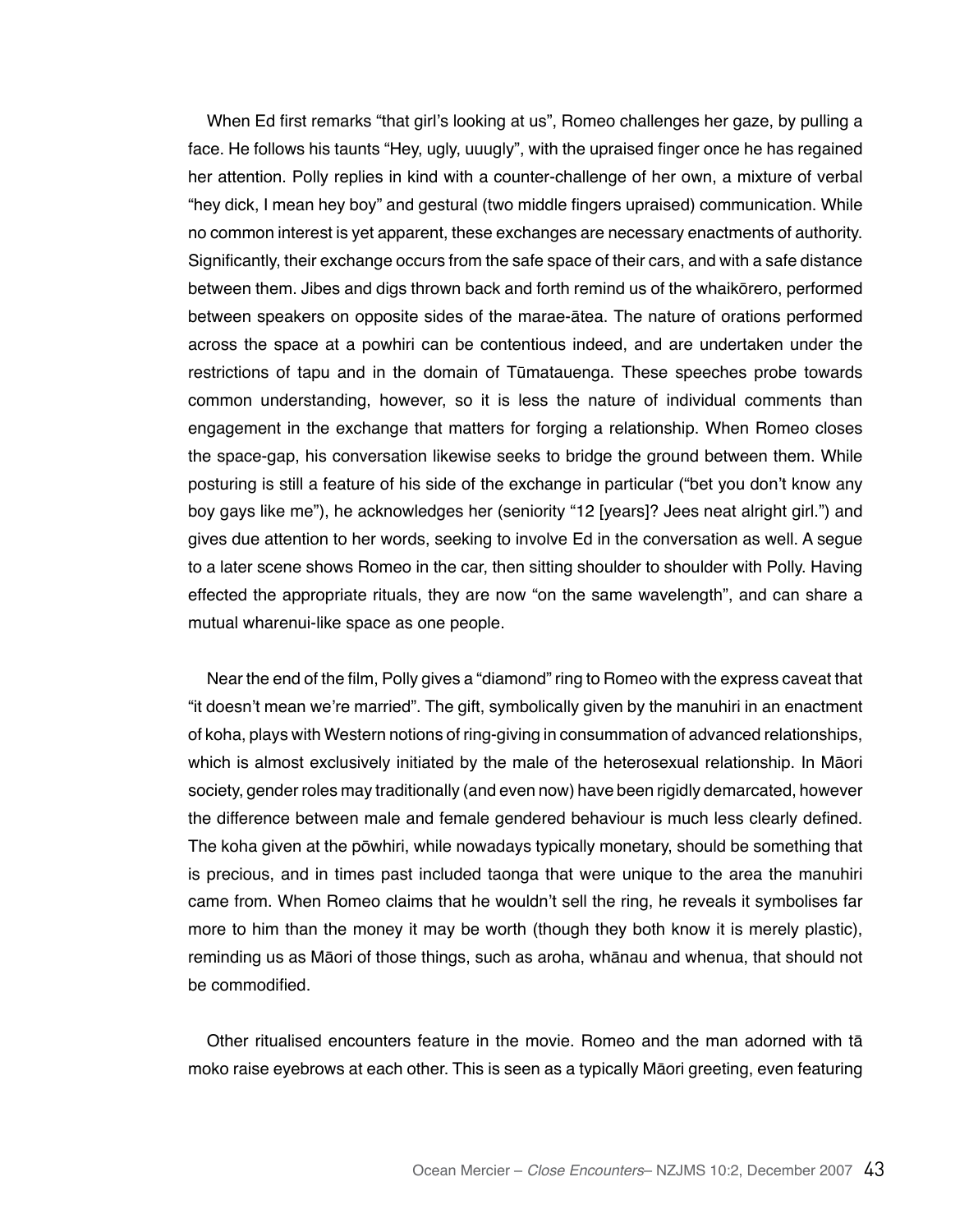as the punch-line in the racist joke "How do Māori answer the telephone?" The old man greets the boys with "Tēna kōrua", and they respond to him with raised eyebrows.

The central situation of the children being left in a car park while their parents drink in the pub is symptomatic, in the same way that *Once Were Warriors* (or Reina Webster's *The*  Little Things) was, of the neglect and problems that arise through a shift in values, typically depicted through alcohol dependence. In Apirana Taylor's poem *Sad Joke on a Marae*, the narrator, Tu, recites his whakapapa: "Ngati DB is my tribe, the pub is my marae, my fist is my taiaha, jail is my home" (Taylor 1979:15). Using Māori norms of identification with a tribe and a marae, Tu introduces himself to the carved ancestors in the wharenui. Tu's separation from a traditional Māori worldview is painfully self-evident, however. His identification of the pub as his marae, in a sort of confession to the "tekoteko and the ghosts" (Taylor 1979:15), is an admission of his removal from the world of his ancestors. Perhaps not implied in the poem or this film, but certainly understood, is that feeling closer to the pub than to the marae is one of the flow-on impacts of colonisation and subsequent urbanisation of Māori. Waititi's suggestion, however, is that alcohol dependence in some need not commit their children to the same path. Two Cars, One Night, centres on a positive interaction between the youngsters, providing a hopeful scenario of a people overcoming the effects of colonisation on their society. Also implied is a global unification of the struggles of young indigenous peoples against colonial powers. Ed is reading *The Fetterman Massacre* by Dee Brown, an account of the 1866 battle of Little Bighorn told principally through the surviving writings of white American militia men. Ed's re-centralisation of the Lakota leader known as "Crazy Horse" - though scarcely mentioned in the book - as being its subject, shows a clear identification with the young native American warrior. Ed's struggle, as a potential leader, is one of taking on Western tools of education to teach himself about the coloniser. Both of Waititi's films depict the continued survival of Ngāi Māori within a colonial state. This survival is managed through humour and the solidarity gained through meeting and consolidating with each other. While many Aotearoa/New Zealand films have concerned themselves with biculturalism and Māori-Pākehā relationships, Two Cars, One Night and Tama Tū centre on a Māori interaction placed within a society reflecting a colonial past and heritage. The prevalent New Zealand film ideology is still one of decentralising, descreening, or assimilating "the other", that is, Māori. Waititi's films reverse this, by centralising, screening and inhabiting Te Ao Māori. In both short films, his Pākehā are in fact not "the other" but become "the absent".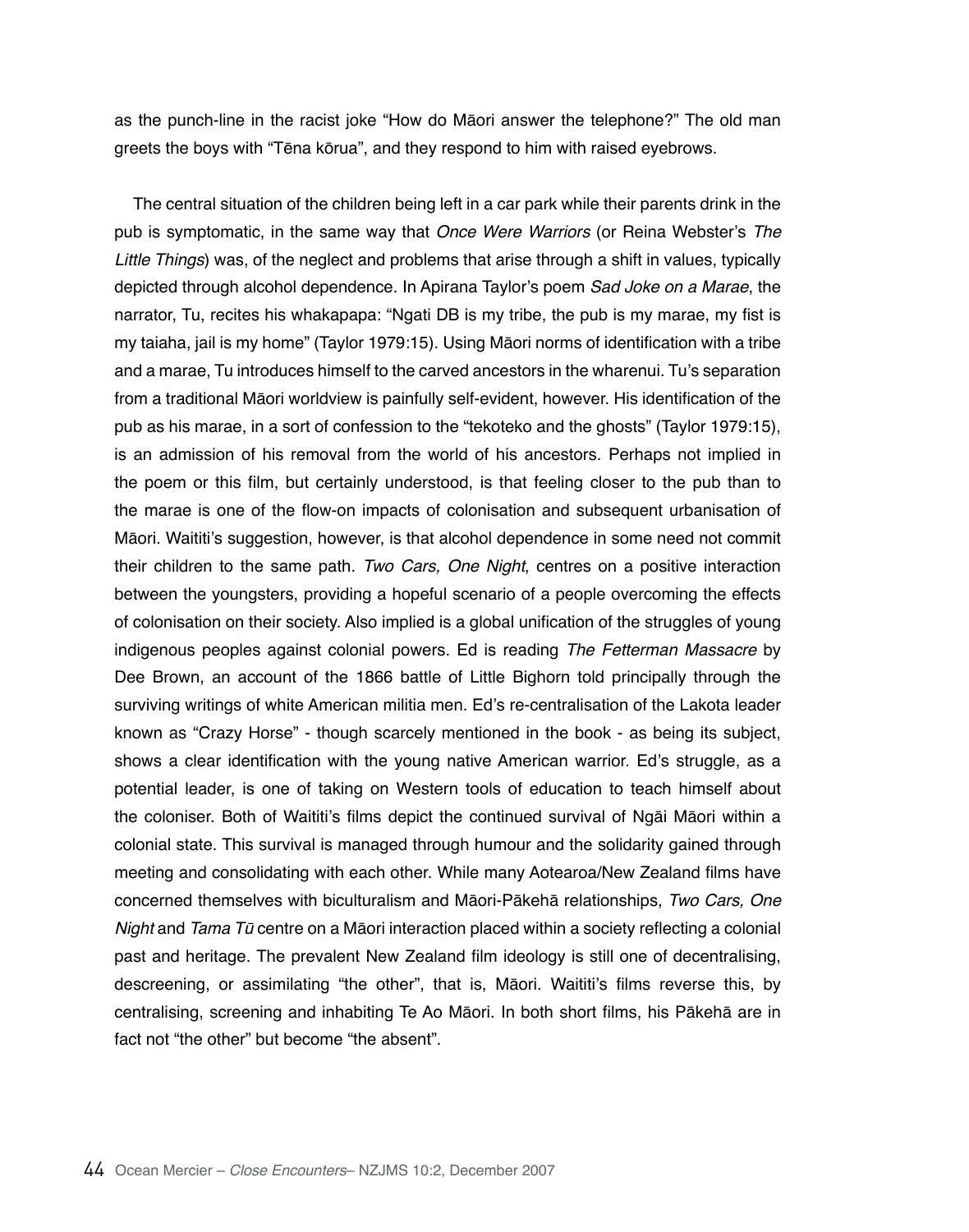## **"All Have a Voice", Rongomatāne (wharenui) – Tama Tū**

It is ironic to assert that "all have a voice" (Barclay 1992:119) in Taika Waititi's 2004 short film Tama  $T\bar{u}$ , in which the only voice heard occurs just before the final credits roll. And yet this film, in which equal importance is given to every character, and insider camaraderie and reinforcement of collective identity is thematic, exemplifies the Rongomatāne (wharenui) film.

The film's title carries a double meaning. The press kit translates Tama Tū as "Sons of Tū(matauenga)", meaning soldiers for the atua of war and man. Yet viewers also familiar with the whakataukī "Tama Tū, tama ora, tama noho, tama mate" will note the ironic play on the title. The proverb is literally translated as "He who stands up, lives; he who lies around, suffers for it." Tama  $T\bar{u}$  (he who stands) satisfies some of the conventions of the war genre. It is certainly not, however, an action film, and for the most part chronicles a group of soldiers sitting around. The boredom of this lull is filled by the roguish behaviour of six members of the 28 Māori Battalion. The interaction keeps these soldiers alert and poised for action, waiting for nightfall whilst hidden in a ruined building in World War II Italy.

The brooding danger of the unseen enemy muzzles them into a non-verbal form of communication with each other. While soldiers' voices were often muted by the war surrounding them, members of the Māori battalion were willing to fight this war in order to gain recognition for the one fought at home. Theirs was not simply a fight for the overthrow of a distant dictator, but a fight for equality (Keenan 2005) and recognition of Article 3 of the Treaty of Waitangi, that Māori be treated as equal citizens under Crown rule, and sovereign over their own whenua. They bear the words "New Zealand" on their epaulettes, branded by a society that had given them but limited power to speak, yet sought to own their courage and willingness to sacrifice. In this, a film by Māori, about Māori, it is significant that a soldier is never seen to show patriotism or loyalty to any flag or nation. The only loyalties here are those to each other. This is a whānau of a different character, an iwi-based consolidation of kaha and kotahitanga.

Significantly, none of the soldiers are named in the movie or in its credits (though the press kit assigns names and profiles to each character). Their collective identity is more important, both from a Māori and a military perspective. The suppression of the individual and objectification of the soldier as a dispensable unit is evident. Not only are the soldiers silenced, but their individual stamps of identity are only revealed through their personality traits.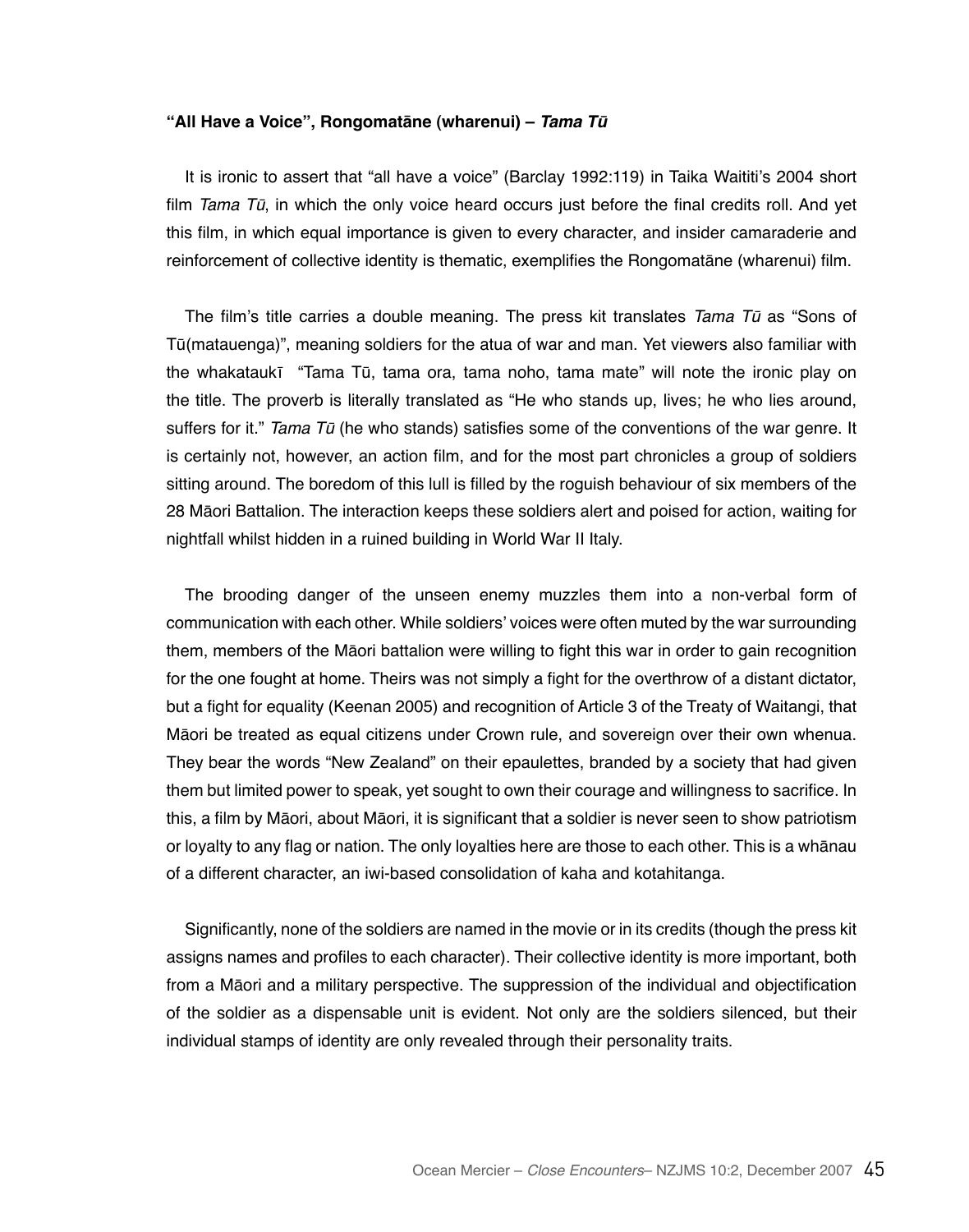Just as Waititi's earlier work featured pre-pubescent children, so the characters in *Tama*   $T\bar{u}$  are young, with most of the soldiers depicted probably in their early 20s. This is reflected in the juvenile and sometimes puerile prankery they engage each other in, for instance the wetting of a sleeping lad's groin area, and the "pull my finger" flatulence gag. While audiences respond with hilarity, the comedic nature of the soldiers' interaction only serves to heighten our sense of their situation. As in *Two Cars*, humour holds its characters and backdrop in stark relief. Audiences observe knowing the extent to which men were lost in World War II, and the likely fate of these six.

Tama Tū speaks in insider language, yet with a universality and deft hand of observation that requires no translation. The viewer, Māori or non-Māori, becomes an insider by virtue of being treated as an insider, and this no-holds-barred speak is conducted as though these audiences find themselves within the marae domain of Rongo. As mentioned, equal importance is given to all actors within this domain. We recognise the principle of having equal communication rights, applied during discourse within the wharenui, at work in the exchanges in Tama Tū. At the beginning, the wordless exchange of bullets and cartridges through elaborate hand gestures and hand signals are classic motifs of small military units. The teamwork of a well-oiled unit is evident here, when the core business of the unit is to ensure all are adequately armed to subdue the enemy. The non-verbal "eyebrows up" greeting also evident in Two Cars, One Night, while used in a humourous way here, also serves to acknowledge other members of the unit and provide moral support and solidarity. Even the use of Te Reo Māori in the karakia at the end, in its juxtaposition with the imagery of a circle of six heads bowed over in collective recitation, clearly conveys the strength, protection and even eternality of the bond these soldiers have with each other.

The key event book-ending the movement in the film is the appearance of a crow. Māori associate the piwaiwaka with death, and its song recalls Māui's failed attempt to secure immortality for humankind. When the crow flies into the same space as the soldiers, their mirth quickly subsides, and all understand the tohu that death is close by. There is practical significance behind its appearance too  $-$  is the crow there to give their position away, is it an agent for another power?

Following the appearance of the tohu, a karakia, the only spoken dialogue in the film, emphasises the special group dynamic and the power derived from the spoken word. Even to a non-Māori speaking audience these words are imbued with significance through their quiet resonance in the open air, through the previous absence of audible voices, through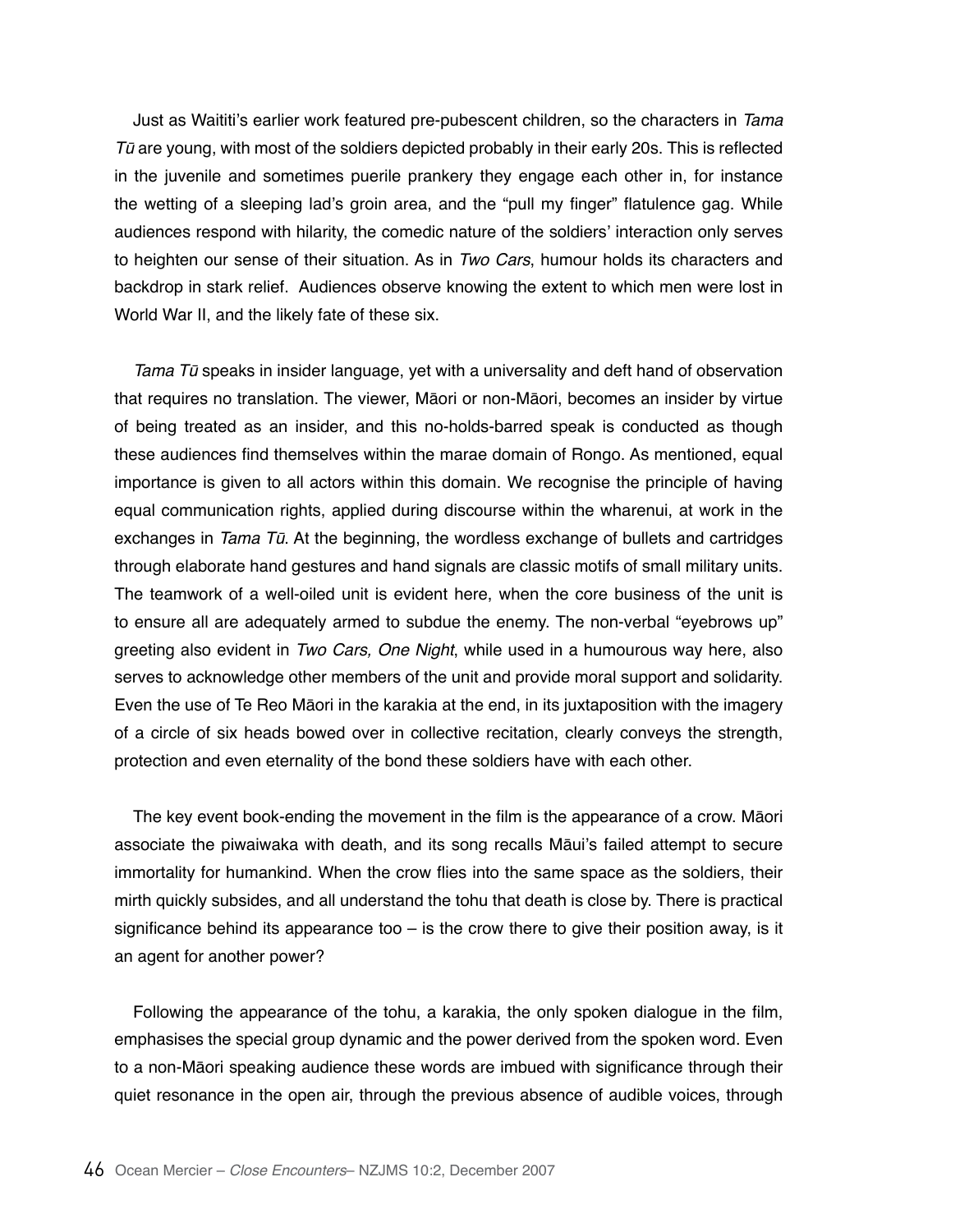the use of Te Reo Māori and through the collective utterance, at the conclusion, of their affirmation; "Haumi e, Hui e, Tāiki e". It is significant that the end of this karakia is supported by a waiata, which in both the Tūmatauenga and Rongo domains on the marae are used to whakanoa the person speaking with the atua, whether through karakia or giving a whaikōrero. The song Au, E Ihu (Here Am I, Lord), performed by the 28 Māori Battalion and recorded in 1943, resonates with the modern day affirmation of the voices of actor Cliff Curtis, and musicians Riki Gooch and Rio Hemopo.

The tin soldier, standing on a mound of rubble, represents the 'Tama Tū' who left him there. He stands because his kaitiaki, represented by the carved manaia, stands behind him. He is at once fully soldier, and fully Māori, representing the traditions and ways of the ancestors in culture and in war. These will last beyond the waste of the city, beyond even his own demise. A significant feature of the placement of the manaia next to the tin soldier is the communal effort represented. While Boy was earlier seen to enact a mock dust attack against the figure, it was Paki who carved the manaia and Boy who left them together as a token of the protection they seek for themselves. That these soldiers sought and found solidarity through interaction with each other as whanaunga, as a special unit reliant upon the other and stronger together than apart, exemplifies the wairua of Rongo. May they rest in peace and remain ever with us.

#### **The Wider Picture - Rongo and Tū films in Aotearoa**

If Māori film is to be defined as being made "by Māori about Māori for Māori" (Mita 1992:16), where does that leave the significant body of film that includes the work of Māori, and draws upon Māori resources but is not directed or produced by Māori? The marae paradigm, in describing two types of encounter between people, re-centres our interpretation of films involving Māori, from within Te Ao Māori. It seeks to rethink the defining question of "how much Māori involvement was there?" This Māori worldview distinguishes between types of encounter, and defines and reaffirms who we are as individuals within communities, possessed of a whakapapa and sharing Aotearoa, Māori and Pākehā together. As such it is able to cast a wider net across all cinema produced on Aotearoa soil.

Tama Tū and Two Cars, One Night conveniently illustrate the Rongo and Tū situational contrasts. *Two Cars* even displays significant parallels to the pōwhiri ritual of encounter, by highlighting the role of space, time and reciprocation in a newly brokered relationship. The name of the movie is a reference to the dimensions of space and time and the synchronicity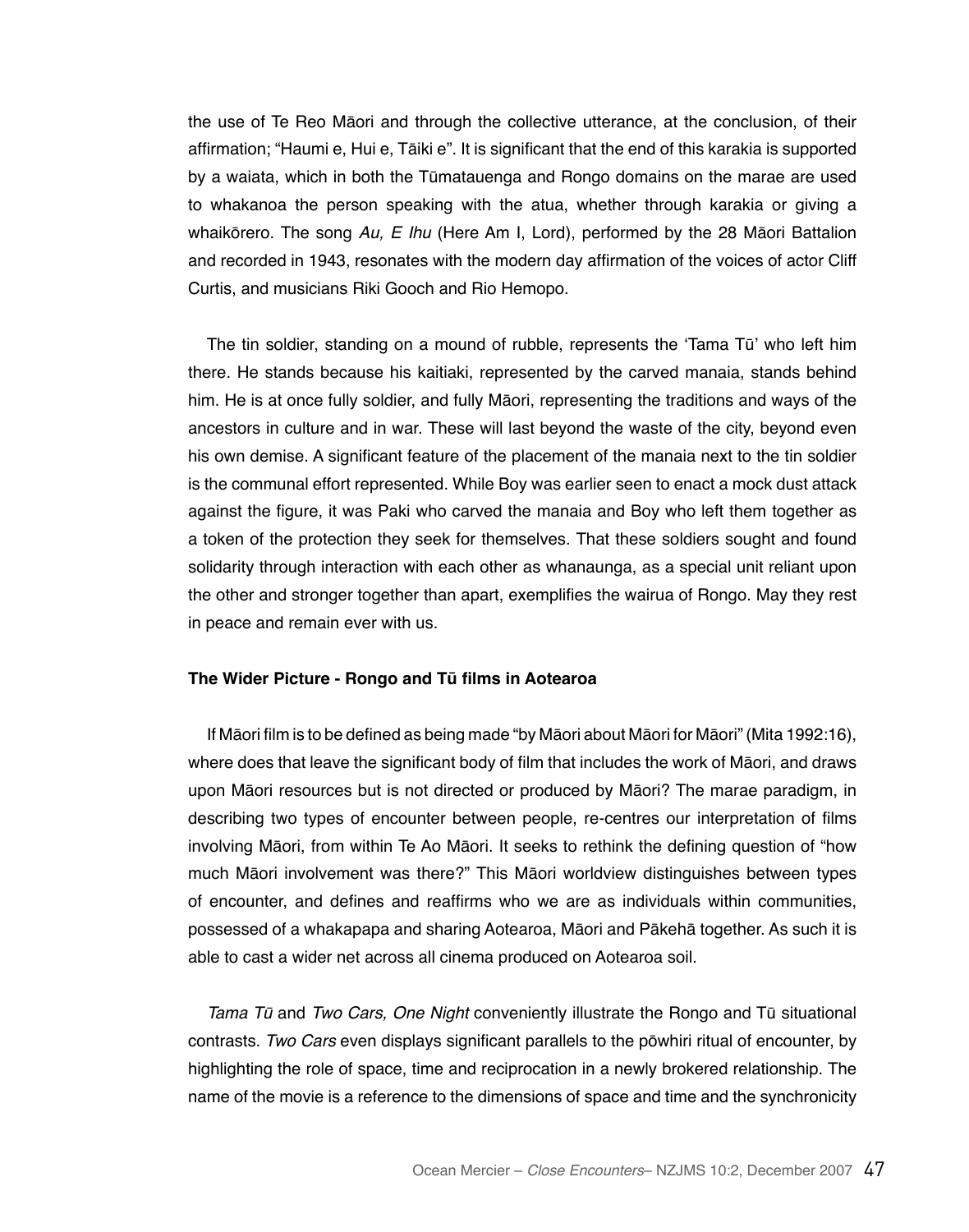of a friendship born when occupants of two cars interact during the course of one night. An interesting aspect of the Tū category is that, reflecting pōwhiri tikanga, only certain voices are chosen to be heard, through the karanga and the whaikōrero, to represent the group. In a Tū film, some characters' voices may be subsumed into those chosen to represent them. Ed makes it clear he would prefer to read, though he interjects in the discussion between Romeo and Polly when correction and affirmation are required.

River Queen and *Utu* are not generally thought of as Māori films, though they feature Māori prominently, and display intercultural conflicts that are resolved through the resolution of the relationship between key Māori and Pākehā protagonists. However, both of these films can be described as Tūmatauenga, or paepae films, focussing as they do on the negotiation of encounters between colonists and tangata whenua. The 2-House model can be invoked for these films. They feature involvement from those in the wharenui, but the rules and mode of presentation are dictated by being in the "Master's house", the stories being told from Pākehā perspectives. Overall what is seen is an encounter situation on the "Master's" paepae. Whale Rider is also generally thought of as a Māori film. However it would fall outside Barclay and Mita's understanding of one. Directed by Niki Caro, a Pākehā woman, it was also adapted by her from the Witi Ihimaera novel to follow a more traditional Hollywood narrative (complete with unambiguous happy ending) and a Western political narrative (women's equal rights). In the 2-House model, we can think of Whale Rider as being made on the Master's estate, but as describing a Rongo situation, in which existing relationships are renegotiated, wharenui style. Classical Hollywood narrative tends to work in opposition to a Māori whakaaro of allowing dialogue to evolve and all to have a say. As a further example, the feature film Ngāti can be seen as displaying both Tū and Rongo characteristics. Its negotiation of new and existing relationships reaches across the paepae into the wharenui. The marae is also physically central to significant plot developments in Ngāti. My suggestion here is that all films in Aotearoa can be thought about in terms of a marae framework in concert with the 2-House model, as they have all been filmed within a society which, acknowledged or not, is underpinned by tangata whenua notions of tūtaki tangata (people meeting).

# **Conclusions**

This paper has sought to provide an understanding of Māori films within a framework that emphasises the importance of marae custom and practice. Using theories from Kaupapa Māori ideology allows a more natural and appropriate interpretation of films made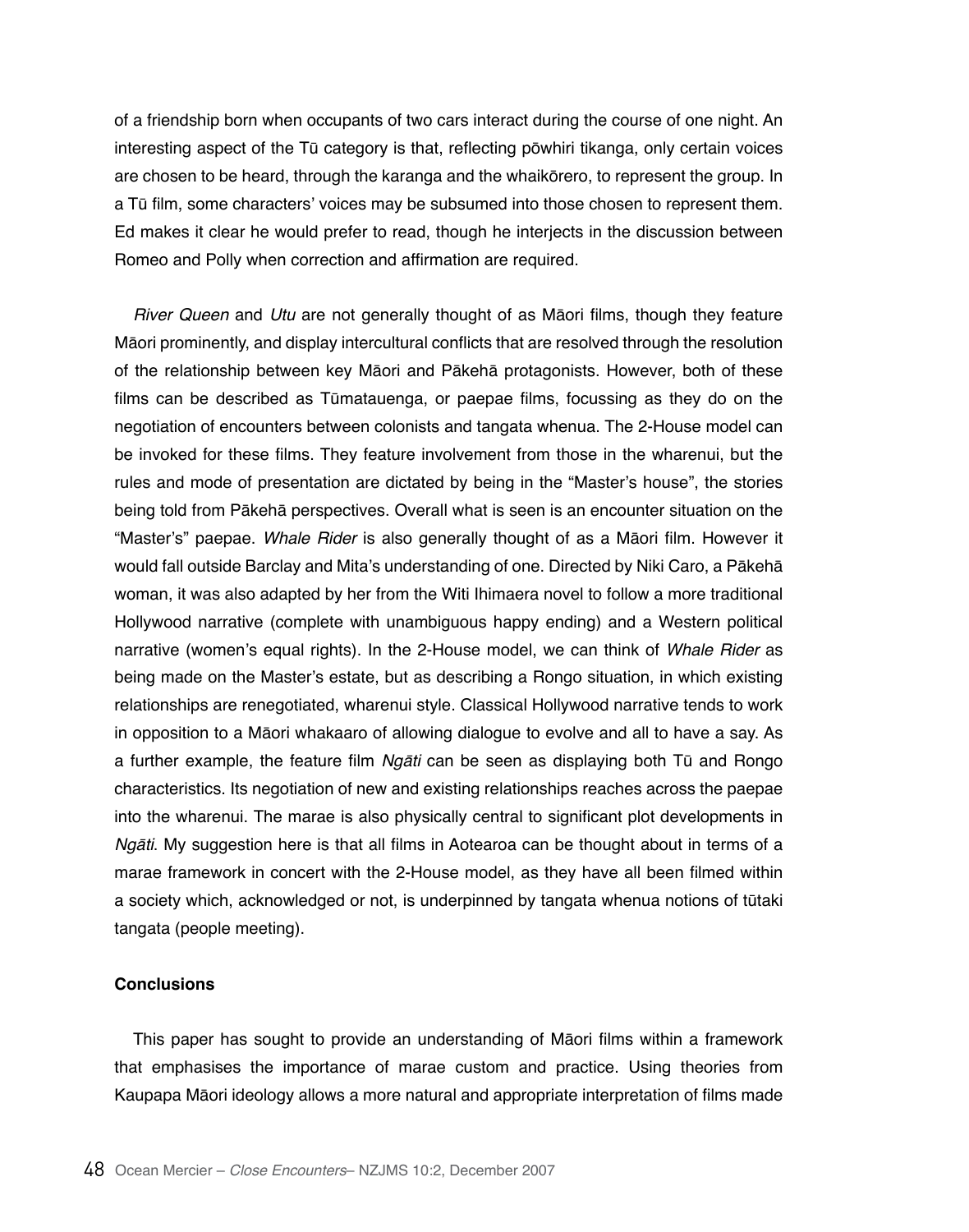in Aotearoa with the involvement of Māori. Rather than being simply a "Māori film" or a "Pākehā film", within this interpretation Aotearoa films exemplify Rongomatāne (wharenui) or Tūmatauenga (marae-ātea) characteristics in either the Master's house or the Wharenui, from the 2-House model of Kaupapa Māori research. These categorisations centre the key types of interaction between characters, in much the same way that the genre labels of drama and comedy stimulate expectations of a certain mode of interaction and dialogue. In addition, they are seen as pertaining particularly to Māori films, and provide a specificity of information that eludes the classification of "Māori film". Furthermore, by viewing all films that involve Māori within this framework, the dichotomy of "Pākehā film" and "Māori film", and the subsequent divisions over ownership, are more appropriately dealt with.

# **Acknowledgments**

I am very grateful to the two anonymous reviewers of an earlier draft of this paper, whose comments greatly improved both my thinking on this topic, and the paper that eventuated.

# **Glossary**

| Aroha      | Love                                                       |
|------------|------------------------------------------------------------|
| Atua       | Primal god                                                 |
| Hapū       | Sub-tribe                                                  |
| Haukāinga  | Hosts, home people of the marae                            |
| Hui        | Meeting                                                    |
| Iwi        | Tribe                                                      |
| Kaikaranga | Woman performing call of welcome                           |
| Kaitiaki   | Guardian, spiritual overseer                               |
| Karakia    | Prayer, incantation                                        |
| Karanga    | Call of welcome or response during powhiri                 |
| Kaumatua   | Elder person, one possessing wisdom                        |
| Kete       | Basket, usually woven of flax                              |
| Koha       | Gift                                                       |
| Manaia     | Carved figure representing spiritual guardianship          |
| Manuhiri   | Visitors, guests                                           |
| Marae      | Meeting place, with central focus the meeting house        |
| Marae-ātea | Space in front of meeting house                            |
| Paepae     | Threshold of the meeting house, a tapu place during powhir |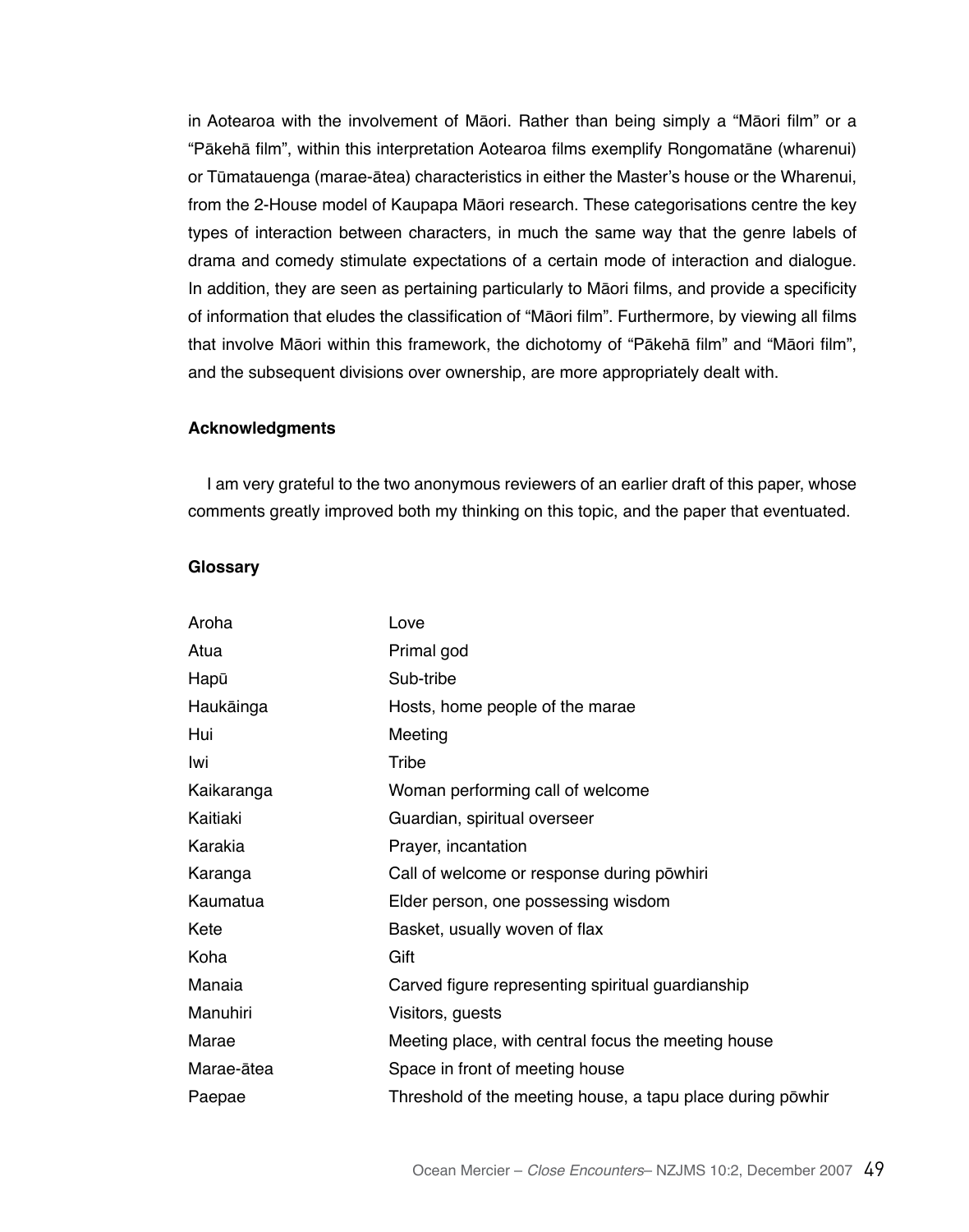| Pōwhiri          | Welcome ceremony for visitors to marae                  |
|------------------|---------------------------------------------------------|
| Rongo(matāne)    | The god of peace and cultivated foods                   |
| Tangata whenua   | People of the land                                      |
| Taonga           | Item of great value                                     |
| Tapu             | Under ritual restriction, sacred                        |
| Tēnā kōrua       | A formal greeting to two people                         |
| Tikanga          | Customs, protocols                                      |
| Tohu             | Omen, sign                                              |
| Tū(matauenga)    | The god of war and humankind                            |
| Tūpuna           | Ancestors                                               |
| Tūrangawaewae    | Place of origin, lit. standing place for feet           |
| Waiata           | Song                                                    |
| Wairua           | Spirit                                                  |
| Waka             |                                                         |
|                  | Ocean craft that brought Māori ancestors from Polynesia |
| Whaikōrero       | Speech performed during the powhiri                     |
| Whakaaro         | Thought, idea, philosophy                               |
| Whakanoa         | Process of removing tapu, and making something noa      |
| Whakapapa        | Genealogy                                               |
| Whakataukī       | Proverb, ancient saying                                 |
| Whānau/Whanaunga | Family/Family member or kin                             |
| Wharenui         | Meeting house on marae                                  |